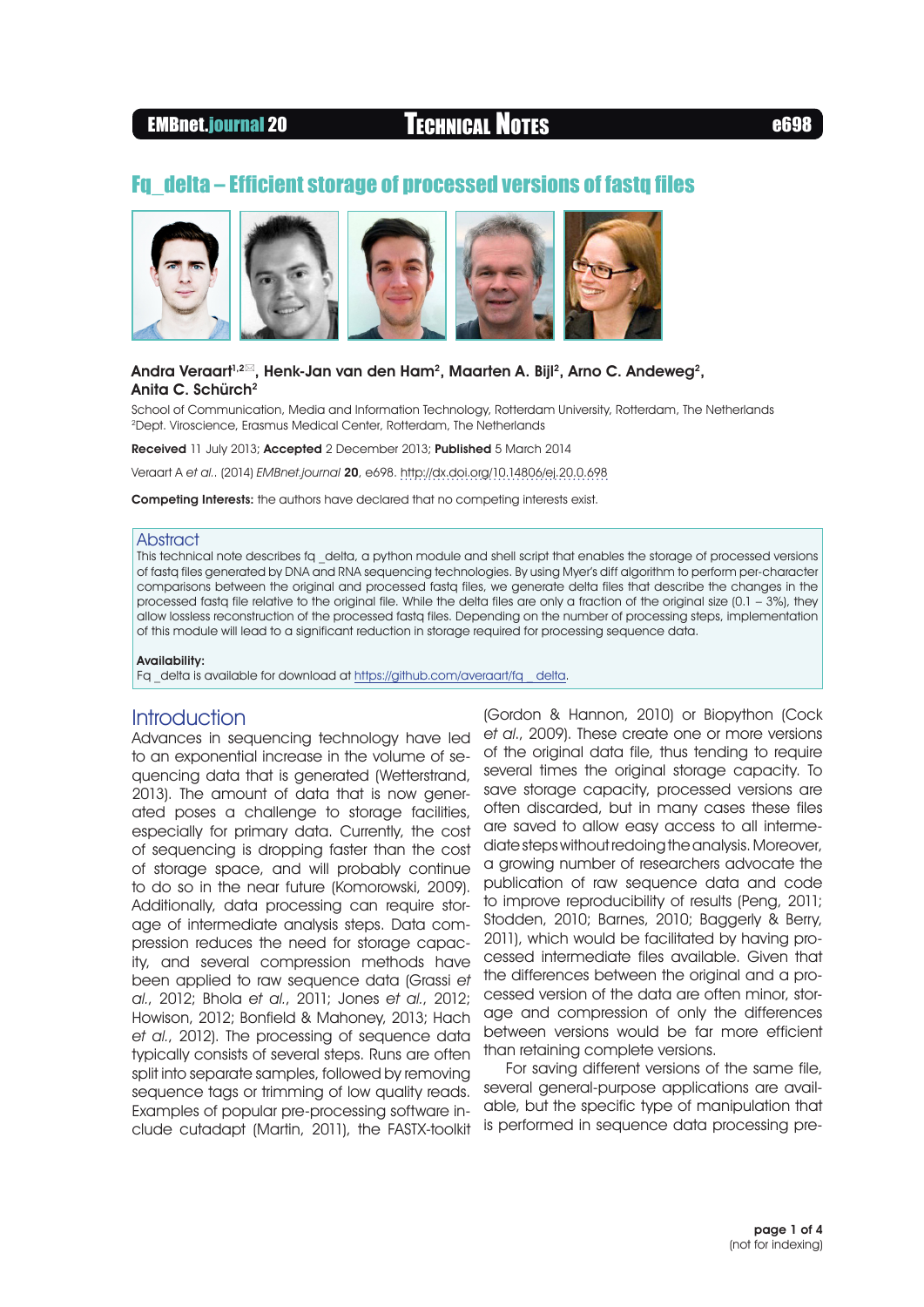e698 Technical Notes EMBnet.journal 20

cludes their use. Processing often entails the removal of several bases from each read. Existing ACGGCATGCTACG general purpose applications typically work on a line-basis or block-basis, i.e. a fixed number of bytes (e.g., diff<sup>1</sup> and [rdiff](http://linux.die.net/man/1/rdiff)<sup>2</sup>, respectively). If one base has changed, the complete line or block will be stored instead of only the changed bases. This behavior makes these applications inefficient for storing processing steps in sequence data analysis, and suggests that these data require a high-resolution method to efficiently save processed sequence data files.

In the delta file, this line would be listed as:

 $-11 = 13$ 

This describes that the first 11 characters of the original line are removed and the subsequent 13 characters remain the same. Storing this description uses far fewer bytes than storing the complete processed line. Even when storing a large

Table 1. Size reduction achieved by storing the processed fastq file in a zip archive, by storing an rdiff delta file in a zip archive and by using fq \_ delta. File sizes expressed in Megabytes. Percentages are based on the processed fastq file size, as indicated in the first column. The original, unprocessed fastq file was 802.5 MB.

|                         | fasta  | zipped fasta | zipped rdiff delta | fq delta            |
|-------------------------|--------|--------------|--------------------|---------------------|
| fastq masker-q 10       | 765.29 | 225.58 (29%) | 212.87 (28%)       | 7.19 (0.94%)        |
| fasta masker-q25        | 765.29 | 228.17 (30%) | 227.49 (30%)       | 17.53 (2.3%)        |
| fastq quality trimmer   | 740.10 | 221.32 (30%) | 197.77 (27%)       | 2.11 (0.28%)        |
| cutadapt                | 751.53 | 223.05 (30%) | 89.68 (12%)        | $0.74$ (< 0.1%)     |
| cutadapt trimmed only   | 41.59  | 11.47(28%)   | 11.48 (28%)        | $0.82(2.0\%)$       |
| cutadapt untrimmed only | 709.94 | 211.69 (30%) | 81.38 (11%)        | $0.39$ ( $0.1\%$ )  |
| removed lines           | 306.58 | 90.67 (30%)  | $0.002$ (<0.1%)    | $0.08$ (< $0.1\%$ ) |

This paper describes fq delta, a python number of minor changes, this method is more module to store differences between versions of fastq files. This module compares strings on a per-character basis and stores differences between them, thereby saving all changes into a file that is a fraction of the processed fasta file. Storage of the original file and delta files therefore enables full reconstruction of processed versions of fastq files.

# Design and Implementation

Fq\_delta uses the google-diff-match-patch library (Fraser, 2009), which implements Myer's diff algorithm (Myers, 1986). Fq\_delta applies this technique to fastq files.

Consider a given sequence line in a fastq file containing the following string:

### ACACGTAGTATACGGCATGCTACG

Assume the first 11 characters comprise a sequence tag that needs to be removed before further analysis takes place, resulting in the following string:

- 1 [pubs.opengroup.org/onlinepubs/9699919799/utilities/diff.](http://pubs.opengroup.org/onlinepubs/9699919799/utilities/diff.html) [html](http://pubs.opengroup.org/onlinepubs/9699919799/utilities/diff.html)
- 2 [linux.die.net/man/1/rdiff](http://linux.die.net/man/1/rdiff)

efficient than the standard command line diff application. The processed string can be reconstructed using the first string and the difference between the first and second strings, as documented in the delta file.

# Generating a delta file

Fq\_delta expects two fastq files as input. The first is assumed to be the original, the second a processed version: i.e., fq\_delta computes the delta of the second input file relative to the first. Four lines of each file are read, covering one sequence read. To ensure that related original and processed sequences are matched, the identifier lines (IDs) are first compared, excluding any tab-separated values. If the IDs match, the difference between each line is written to a text file, called the delta file. If the IDs do not match, the read from the original file has evidently been removed from the processed file (fq\_delta thereby assumes that the original and processed fastq files have the same read order). This is written into the delta file and the next four lines are read from the original file. This process is repeated until the end of the processed file has been reached. An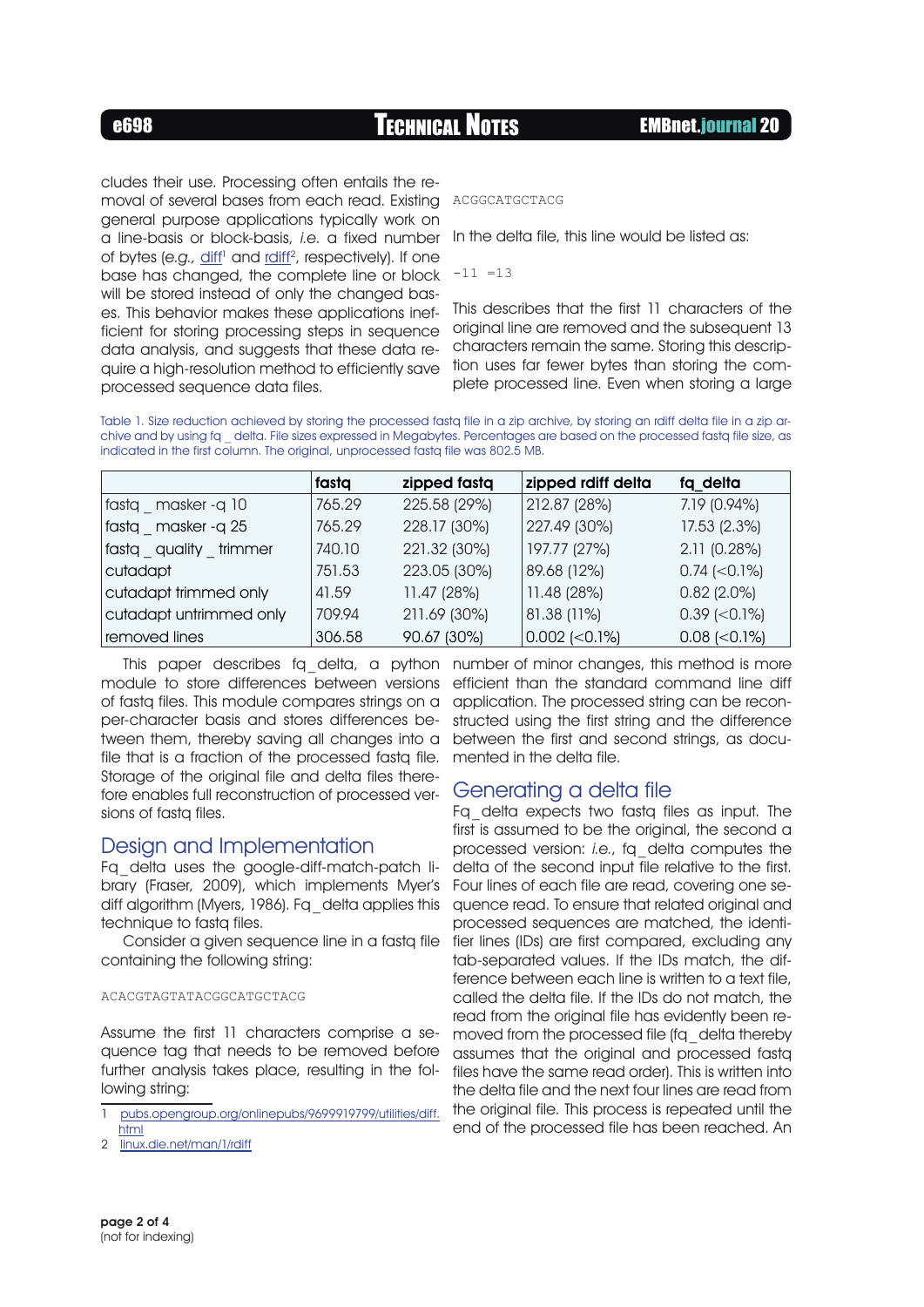## EMBnet.journal 20 Technical Notes e698

written to a separate checksum file so that data integrity can be verified when reconstructing the file (fa delta raises an error when these do not match). Finally, the delta file and the checksum file are compressed into one standard zip archive.

## Retrieving a processed file

Fq\_delta expects two files during retrieval: the original fastq file, and the zip archive containing the delta file that represents the processed version. The delta file and checksum file are both extracted from the zip archive. If the checksum file is not found, the process is aborted immediately. The original file and the delta file are read line by line. The delta line is applied to the original line to reconstruct the processed line. The processed line is either written to a new file or printed to standard out. When the end of the delta file is reached, the process is stopped, effectively ignoring the last lines that were in the original but not in the processed versions.

## Technical details

Fq\_delta is written in Python 2.7 as a module. It provides a class that implements the same functions as typical file-like objects. The class is able to use standard in or standard out as input or output, respectively. Fastqfiles that are compressed using quip (Jones et al., 2012) are decompressed on-the-fly. Fq\_delta assumes an unchanged order of reads from one version to the other to generate the delta file. The Fq\_delta module was tested in scenarios where data integrity was deliberately compromised. In all cases, the application detected the error and reportedit to the user.

Fq\_delta can also be used as a commandline tool, using two additional shell scripts that are provided with the module. The python module, command line scripts and a test script are available at [https://github.com/averaart/fq \\_ delta.](https://github.com/averaart/fq_delta)

## Results & Discussion

The application was tested using fastq masker and fastq quality trimmer from the FASTXtoolkit (Gordon & Hannon, 2010), and cutadapt (Martin, 2011) on the first 2,500,000 reads of a publicly available data-set (Uddenberg et al.,

2013) for Norway spruce (Picea abies; the test shell script is available from the codebase). To demonstrate that removed lines are handled correctly, irrespective of their location in the file, an extra test was performed where we removed 500,000 reads from the start, the middle and the end of the example set.

Using fq delta, the processed files were successfully compressed and accurately reproduced, using the original file as a reference. Table 1 illustrates the file sizes of the processed files and the resulting delta files, showing a reduction in required storage of at least 97 percent.

The sizes of fq delta files were compared with compressed versions of the processed files, and both uncompressed and compressed versions of diff and rdiff files. In most cases, the uncompressed diff and rdiff files were much larger than the compressed fastq files; only the compressed rdiff file was smaller in all cases (Table 1). The fq delta files were an order of magnitude smaller in all cases, except the "removed lines" scenario.

The large difference between rdiff and fq\_ delta can be explained by the coarse- and finegrained resolutions of the respective methods. The rdiff algorithm is too coarse to efficiently register small changes, whereas fq\_delta works on a per-character basis. This is illustrated by the 'removed lines' test, where the fastq file was divided into five continuous sections, two of which were saved in the processed file. Only in this coarsegrained scenario did rdiff perform better than fa delta.

In summary, fq\_delta is able to store multiple versions of a fastq file at a fraction of the usual storage costs. None of the tools we are aware of show the same efficiency. There are no requirements to the fastq files, except that the order of the reads should be consistent between original and processed versions. Especially combined with compression of original files, fq\_delta drastically reduces the amount of storage necessary when processing sequence data.

## Acknowledgements

This study was supported by the Virgo consortium, funded by the Dutch government, project number FES0908, and by the Netherlands Genomics Initiative (NGI), project number 050-060-452.